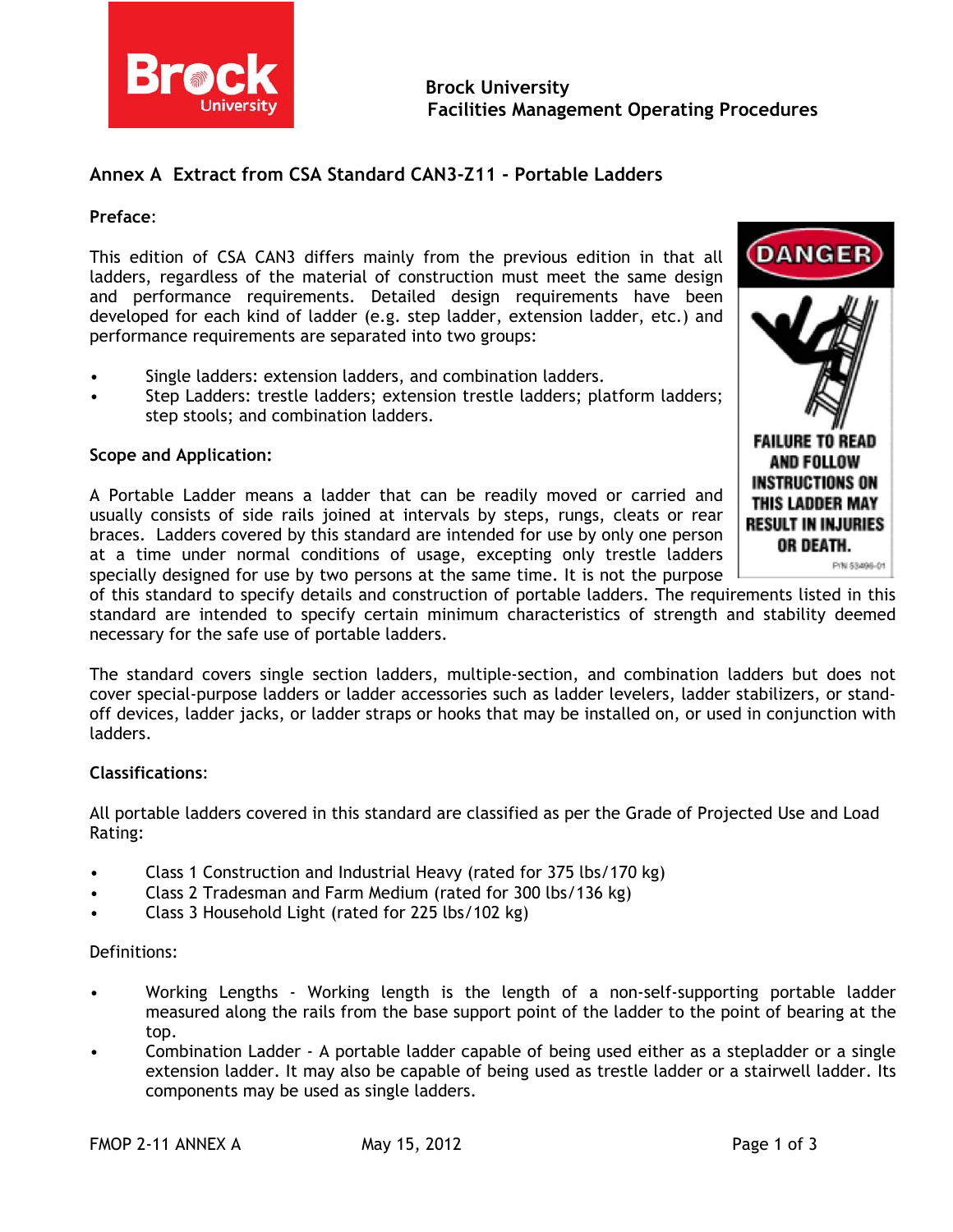## **Height of Ladder**:

The size is designated by the length of the ladder, when used as a self-supporting ladder, measured along the front edge of the front side rail from the bottom of the foot to the top of the top cap, or top step when no top cap is used.

- Grade 1 step ladders shall not exceed 3 metres in length
- Grade 2 step ladders shall not exceed 3 metres in length
- Grade 3 step ladders shall not exceed 2 metres in length

## **Types of Ladders**:

Combination ladders shall be set up in such a manner that the ladder, when used as extension ladder, shall not exceed the maximum working lengths specified by the manufacturer. Designs employing ladder lock location, mechanical stops, or equivalent, are acceptable.

**Extension Ladder** - A non-self-supporting portable ladder consisting of two or more sections travelling in interlocking rails, guides, or brackets so arranged to permit length adjustment.

- Grade 1 not to exceed 18 metres in length for two sections or 22m for three sections
- Grade 2 not to exceed 15 metres in length for two sections or 18m for three sections
- Grade 3 not to exceed 9.5 metres in two sections

**Extension Trestle Ladder** - A self-supporting portable ladder, adjustable in length, consisting of a trestle ladder base and a vertically adjustable section, with suitable means for locking ladders together. The size is designated by the length of the trestle ladder base along the front edge of the side rail including the shoe. In no case shall the extension section size exceed the base section size.

**Orchard Ladder** – A portable ladder with 3 legs used outdoors on soft or uneven surfaces. Two of the legs support the steps and the third leg must be tethered as to not exceed an excessive splay of the 3 legs. The steps become progressively narrower for each step up. The size will not exceed what one person can easily carry. Orchard ladders will be constructed of wood.

**Platform Ladder -** A self-supporting portable ladder of fixed size with a platform provided at the intended highest standing level. The size of a platform ladder is designated by the length of the front edge of the front side rail, including any foot or shoe.

- Grade 1 ladders shall not exceed 6 metres in length
- Grade 2 ladders shall not exceed 3.6 metres in length
- Grade 3 ladders shall not exceed 1.8 metres in length

**Reinforced Plastic Ladder** - A portable ladder whose side rails are constructed of reinforced plastic (fiberglass). The steps, rungs, cleats, hardware, and fasteners may be constructed of metal, reinforced plastic, or other suitable materials.

**Sectional Ladder** - A non-self-supporting portable ladder, non-adjustable in length, consisting of two or more sections, so constructed that the sections may be combined to function as a single ladder. Single Ladder - A non-self-supporting ladder, non-adjustable in length, consisting of one section only.

Single ladders may be step or rung type.

- Grade 1 ladders shall not exceed 9 metres
- Grade 2 ladders shall not exceed 7.5 metres
- Grade 3 ladders shall not exceed 5 metres